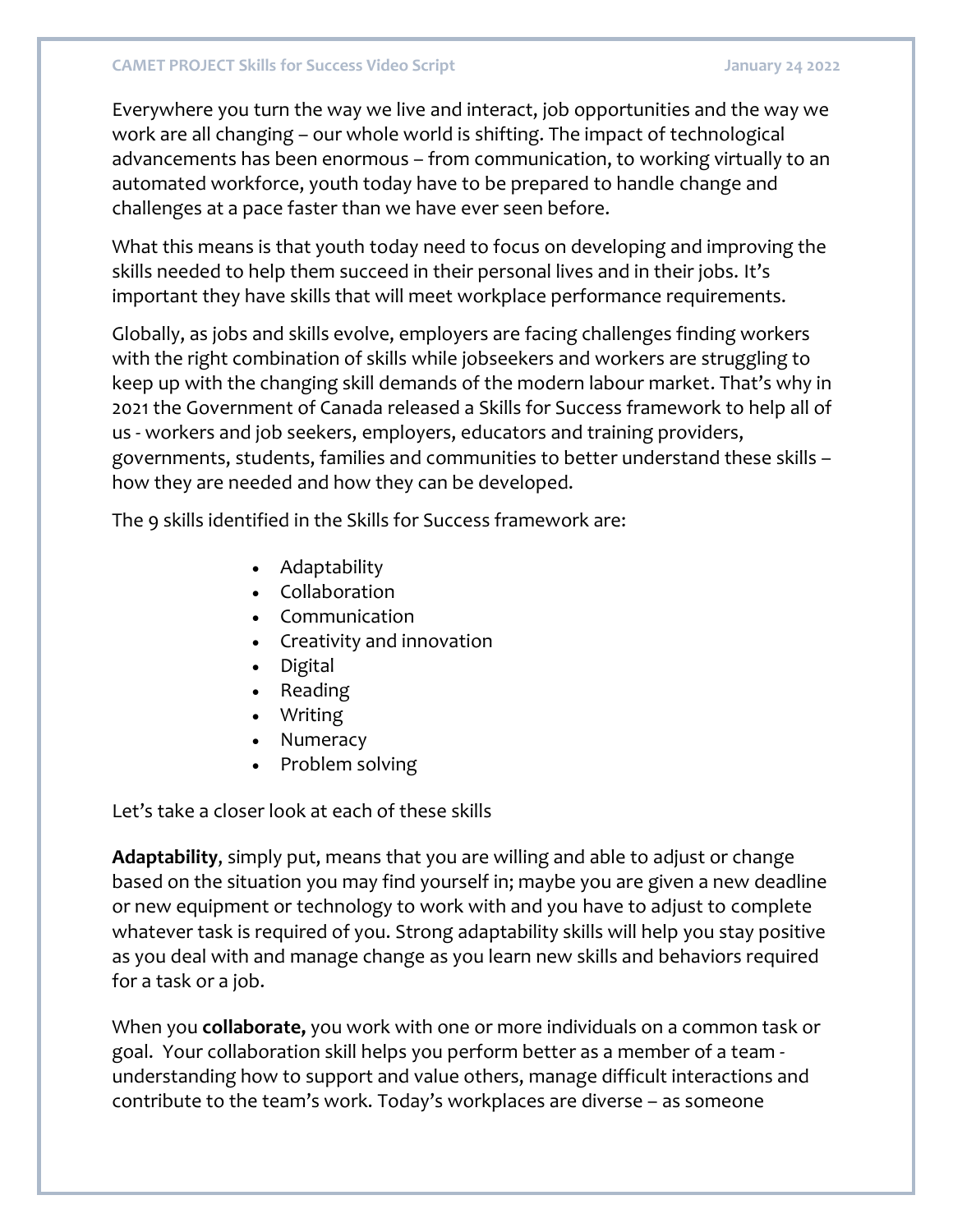committed to collaboration you are able to demonstrate that you can work respectfully with others.

**Communication** may sound like an easy skill and one that we all already possess and do every day, but there is a lot to being a good communicator. When you communicate effectively you are sharing information in a way that others can clearly understand. You also need to receive, critically think about and understand information that is shared with you. Your communication skills can impact (positively or negatively) your collaboration skill and your relationships with co-workers, customers and people in your personal life.

If you are described as being **creative and innovative** you tend to look at a situation or task in a different way to come up with a new approach or solution. It may be a better way of doing things in the workplace (or school) or a new product or idea; when you think of how quickly the world of work is changing, this is a skill that is in high demand by employers.

We've already talked about how advancements in technology are having a global impact on work and our everyday lives. **Digital** technology specifically is changing the way we find and share information, solve problems, and communicate with others. From zoom meetings to facetiming to using a range of platforms for sharing of documents, digital skills are needed now more than ever to keep up with the demands placed on employers to interact within their organizations as well as with vendors and consumers globally.

**Numeracy** is not just about using numbers but also about understanding numbers. Every job requires the ability to work with numbers and math making numeracy a skill critical to functioning in today's world of work. But this skill goes beyond your job, it is a skill that is essential in your everyday live. You apply your numeracy skills when you use, interpret and communicate mathematical information to solve problems. You do this when you perform calculations, set up and manage budgets, and make estimations. Numeracy is significant in so much of what we do every day.

Think about what you know about communicating effectively – you receive, critically think about and interpret information. When you use this information, you make decisions, you take action – you **solve problems**. As a problem solver, you think about different ways you might be able to complete a task or address a situation; you look at it from different perspectives. This happens all the time at work and in your personal lives. When you think it about it – it also shows that you can be creative and innovative!

**Reading** refers to your ability to find, understand, and use information presented through words, symbols, and images. It helps you understand and interpret meaning